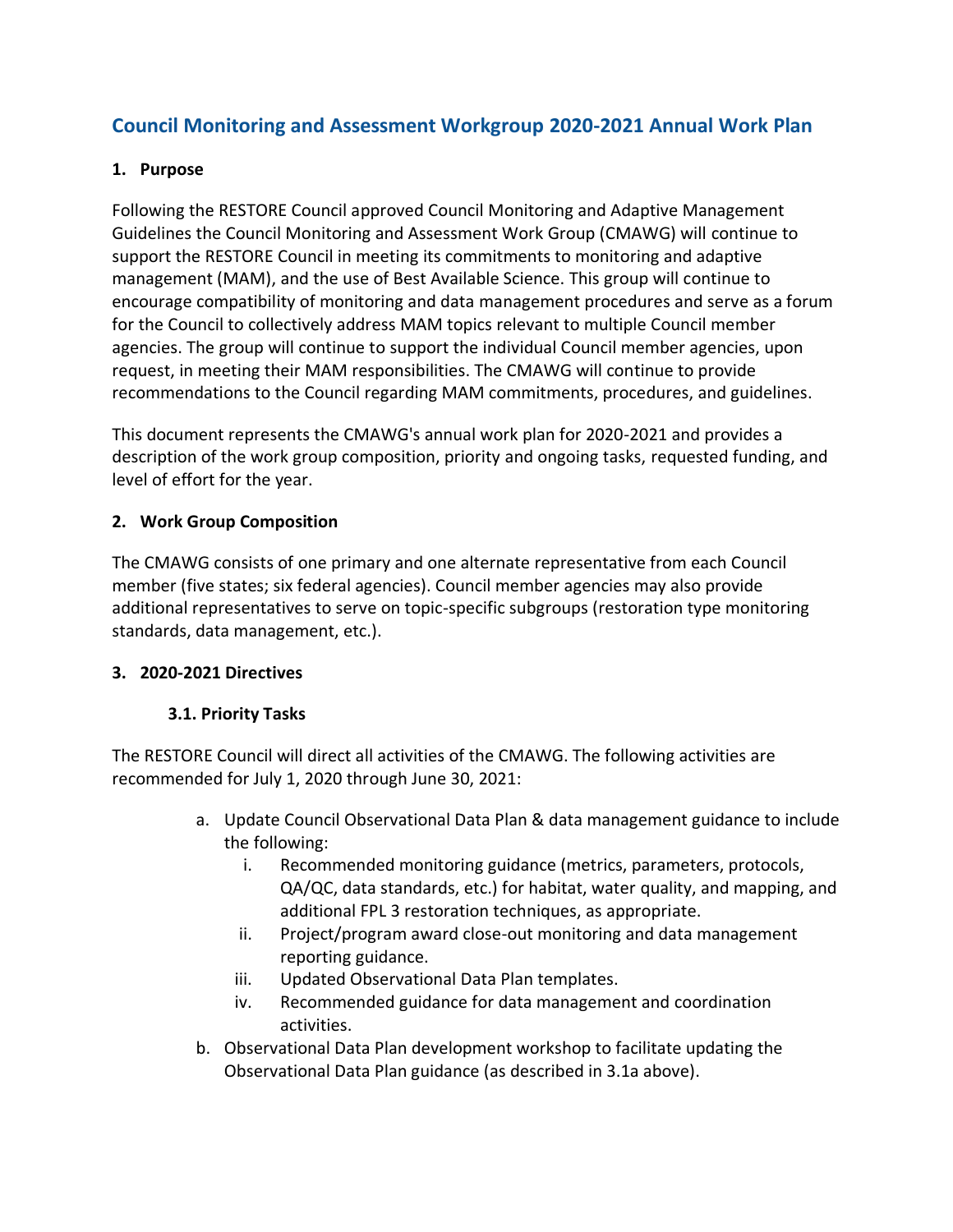- c. Using FPL 3a/b proposal information to identify beyond project-scale metrics/parameters and data gaps.
- d. Develop draft FY21-22 CMAWG Workplan.
- e. Begin discussions regarding programmatic data analysis, synthesis, and reporting methods (including templates).

## **3.2. Ongoing tasks**

- a. Assist Council member agencies, as requested, in meeting their MAM responsibilities.
- b. Continue to assess Council MAM priorities and make recommendations to the Steering Committee, as needed.
- c. Maintain the Gulf of Mexico Long-Term Monitoring Network Inventory database and webservices.
	- i. Maintain currency and accessibility of existing water quality, habitat mapping and monitoring inventory database and associated web interface(s).
	- ii. Continue to discuss areas for potential database enhancements.
- d. Continue external coordination on MAM topics, such as:
	- i. Engage with other restoration and science programs in the Gulf of Mexico.
	- ii. Develop processes and mechanisms to engage with programs and/or additional subject matter experts, as needed.
- e. Obtain feedback (and lessons learned) from Council member agencies on the use of MAM products.

## **4. Requested Funding**

## **4.1. Total Request**

Funding for CMAWG member participation and travel costs will be covered by individual Council member's Comprehensive Planning Support (CPS) funds, and covers approximately July 1, 2020 – June 30, 2021. All CPS awards extend through summer of 2022 (specific end dates vary). Annual workplans for CPS awards should include funding needed to cover these activities. An additional \$125,000 may be provided to DOC/NOAA via an amendment of their CPS award to maintain the Gulf of Mexico Long-Term Monitoring Network Inventory database and webservices (see 3.2.c).

### **4.2. Level of Effort**

Per Council Monitoring and Adaptive Management Guidelines, Council staff will provide the coordination and facilitation of CMAWG activities and work products. Details regarding CMAWG member level(s) of effort are provided below.